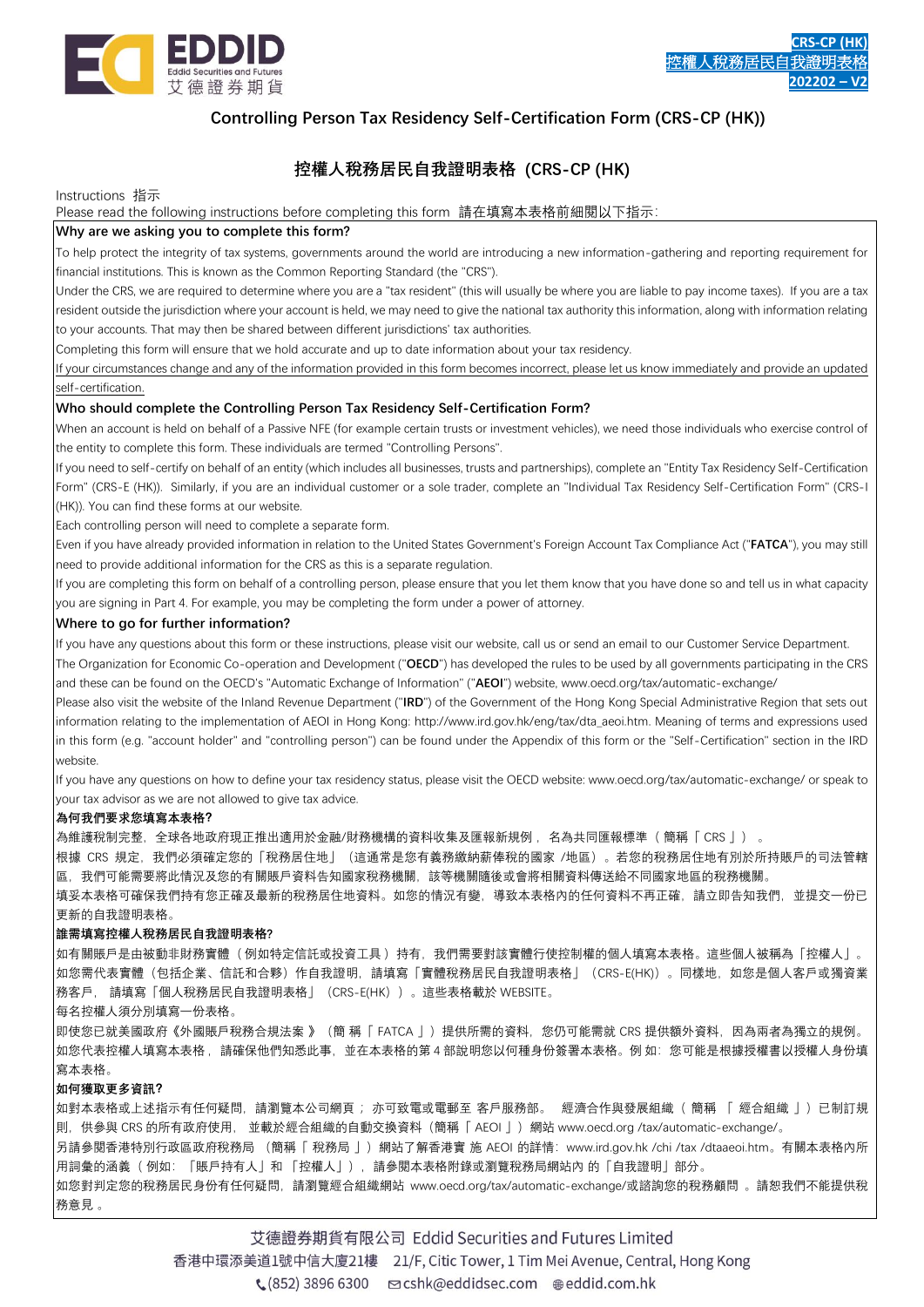

## **Important Notes 重要提示**

- This is a self-certification form provided by a controlling person to a reporting financial institution for the purpose of automatic exchange of financial account information. The data collected may be transmitted by the reporting financial institution to the Inland Revenue Department for transfer to the tax authority of another jurisdiction. 這是由控權人向申報金融 /財務機構提供的自我證明表格,以作自動交換財務賬戶資料用途。申報金融 /財務機構可把收集所得的資料交給 稅務局,稅務局會將資料轉交 到另一稅務管轄區的稅務當局。 • A controlling person should report all changes in his /her tax residency status to the reporting financial institution.
- 如控權人的稅務居民身份有所改變, 應盡快將所有變更通知申報金融 /財務機構。
- All parts of the form must be completed (unless not applicable or otherwise specified). If space provided is insufficient, continue on additional sheet(s). Information in fields /parts marked with an asterisk (\*) are required to be reported by the reporting financial institution to the Inland Revenue Department.

除不適用或特別註明外,必須填寫這份表格所有部分。如這份表格上的空位不夠應用,可另紙填寫。在欄部標有星號(\*)的項目為申報金 融 /財務機構須向稅務局申報的資料。

#### **Part 1: Identification of Controlling Person 第 1 部:控權人的身份識辨資料**  $\pm$  大冷的的地元地区

|                                                                                            | INOte 汪息。—Please tick where applicable,請仕週黃的地方加工刎號                                                                                            |
|--------------------------------------------------------------------------------------------|-----------------------------------------------------------------------------------------------------------------------------------------------|
| Name of Controlling<br>Person<br>控權人的姓名                                                    | □ Mrs 太太<br>Miss 小姐<br>□ Other 其他<br>Title 稱謂: □ Mr 先生<br>ヿMs 女士<br>kLast Name or Surname 姓氏<br>*First or Given Name 名字<br>Middle Name(s) 中間名 |
| Hong Kong Identity Card<br>or Passport Number<br>香港身份證或護照號碼                                |                                                                                                                                               |
| Residence Address<br>住址                                                                    | (e.g. Suite, Floor, Building, Street, District 例如: 室、樓層、大廈、街道、地區 )<br>*City 城市                                                                |
|                                                                                            | (e.g. Province, State 例如: 省、州)                                                                                                                |
|                                                                                            | *Country 國家                                                                                                                                   |
|                                                                                            | Post Code/ ZIP Code 郵政編碼 / 郵遞區號碼                                                                                                              |
| Mailing Address 通訊地址<br>(Complete if different to the<br>residence address<br>如與住址不同,填寫此欄) | (e.g. Suite, Floor, Building, Street, District 例如: 室、樓層、大廈、街道、地區 )                                                                            |
|                                                                                            | City 城市                                                                                                                                       |
|                                                                                            | (e.g. Province, State 例如: 省、州)                                                                                                                |
|                                                                                            | Country 國家                                                                                                                                    |
|                                                                                            | Post Code /ZIP Code 郵政編碼 / 郵遞區號碼                                                                                                              |
| Date of Birth 出生日期                                                                         | (dd /mm /yyyy 日 / 月 / 年 )                                                                                                                     |

艾德證券期貨有限公司 Eddid Securities and Futures Limited 香港中環添美道1號中信大廈21樓 21/F, Citic Tower, 1 Tim Mei Avenue, Central, Hong Kong ₹ (852) 3896 6300 Scshk@eddidsec.com @eddid.com.hk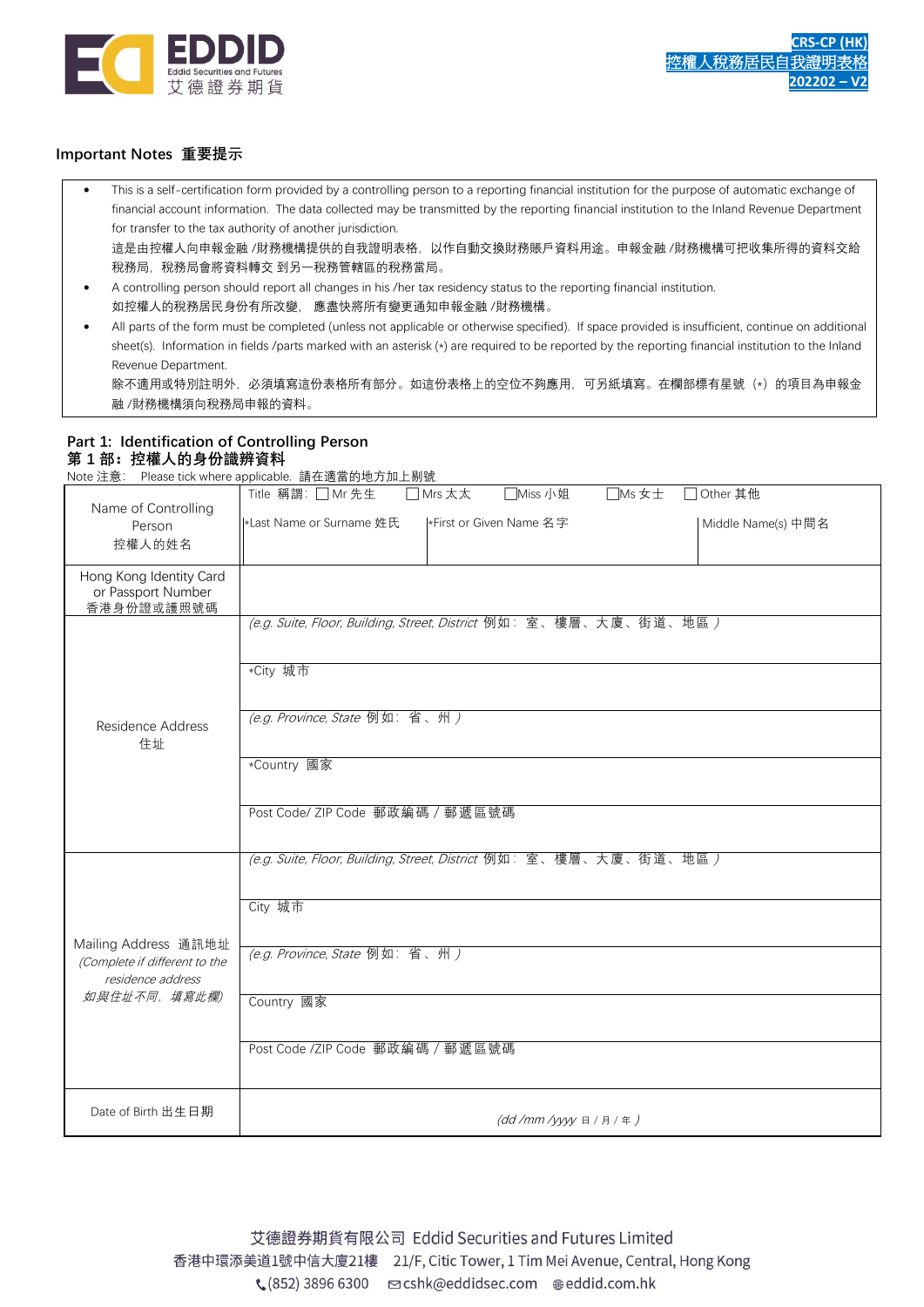

# **Part 2: The Entity Account Holder(s) of which you are a controlling person 第 2 部:您作為控權人的 實體賬戶持有人**

Enter the name of the entity account holder of which you are a controlling person 填寫您作為控權人的實體賬戶持有人的名稱:

| Entity 實體 | Name of the Entity Account Holder 實體賬戶持有人的名稱 |
|-----------|----------------------------------------------|
| (1)       |                                              |
| (2)       |                                              |
| (3)       |                                              |

# **Part 3 \*Jurisdiction of Residence and Taxpayer Identification Number or its Functional Equivalent ("TIN") 第 3 部 :\*居留司法管轄區及稅務編號或具有等同功能的識辨編號(以下簡稱「稅務編號」)**

Please complete the following table indicating 提供以下資料, 列明:

- a) each jurisdiction where the controlling person is a resident for tax purposes; and
- 控權人的居留司法管轄區,亦即控權人的稅務管轄區;及
- b) the controlling person's TIN for each jurisdiction indicated.
- 該居留司法管轄區發給控權的稅務編號 。

If the controlling person is a tax resident of Hong Kong, the TIN is the Hong Kong Identity Card Number (HKID).

如控權人是香港稅務居民,稅務編號是其香港身份證號碼 。

If a TIN is unavailable, provide the appropriate reason A, B or C 如沒有提供稅務編號, 必須填寫合適的理由:

# Reason A - The jurisdiction where the controlling person is a resident for tax purposes does not issue TINs to its residents.

理由 A - 控權人的居留司法稅務管轄 區並沒有向 其居民發出稅務編號。

Reason B - The controlling person is unable to obtain a TIN. Explain why the controlling person is unable to obtain a TIN if you have selected this reason. 理由 B - 控權人不能取得稅務編號。如選取這一理由,解釋控權人不能取得稅務編號的原因。

Reason C - TIN is not required. Select this reason only if the authorities of the jurisdiction of residence do not require the TIN to be disclosed. 理由 C - 控權人毋須提供稅務編號。居留司法管轄區的主管機關不需要控權人披露稅務編號。

| Jurisdiction of<br>Residence<br>居留司法 管<br>轄區 | TIN<br>稅務編號 | #Enter Reason A, B or C<br>if no TIN is available<br>如沒有提供稅務編號,<br>填寫理由 A、B 或 C | Explain why the controlling person is unable to<br>obtain a TIN if you have selected Reason B<br>如選擇理由 B, 解釋控權人不能<br>取得稅務編號的原因 |
|----------------------------------------------|-------------|---------------------------------------------------------------------------------|--------------------------------------------------------------------------------------------------------------------------------|
| (1)                                          |             |                                                                                 |                                                                                                                                |
| (2)                                          |             |                                                                                 |                                                                                                                                |
| (3)                                          |             |                                                                                 |                                                                                                                                |
| (4)                                          |             |                                                                                 |                                                                                                                                |
| (5)                                          |             |                                                                                 |                                                                                                                                |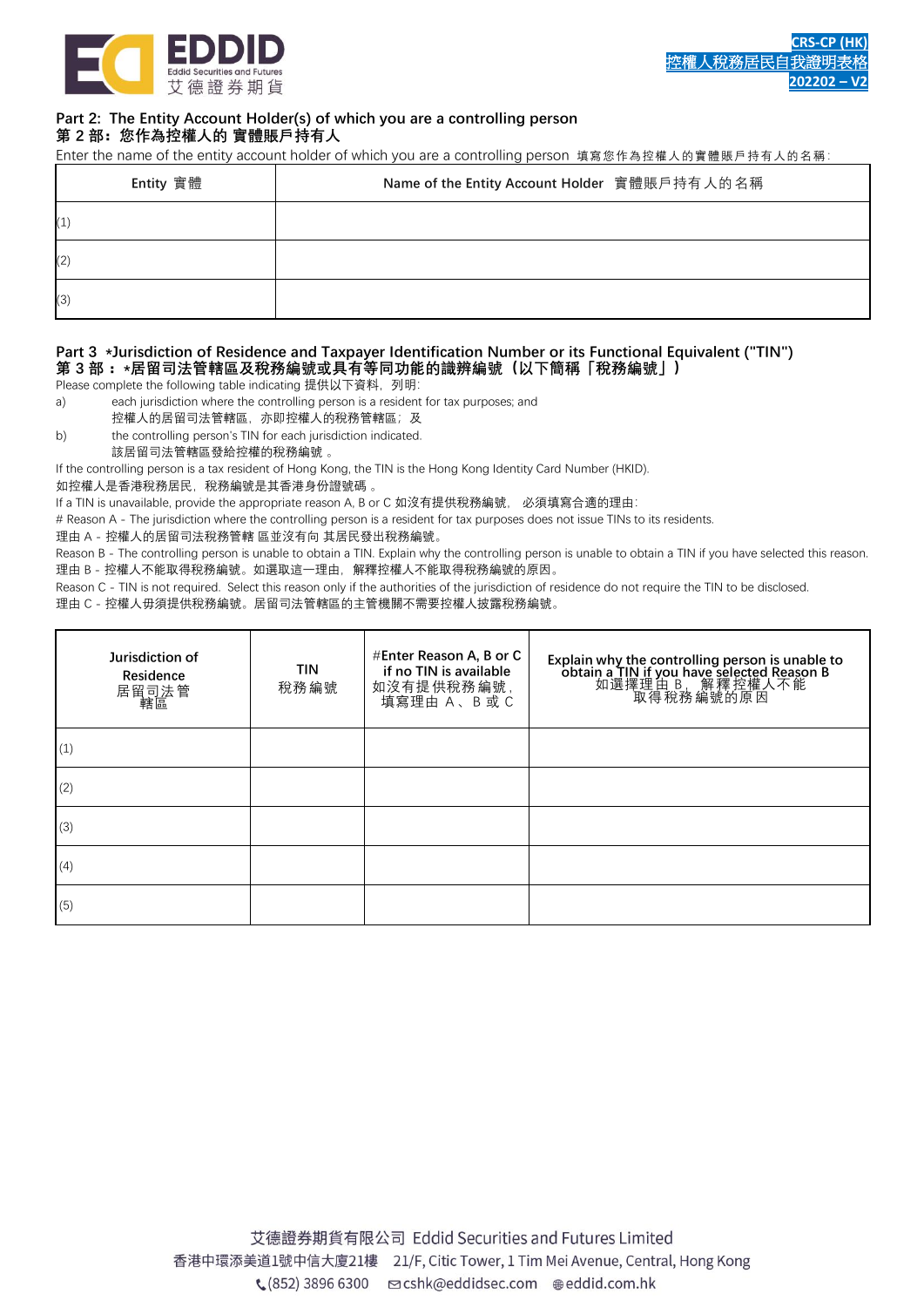

## **Part 4: Type of Controlling Person 第 4 部:控權人類別**

Tick the appropriate box to indicate the type of controlling person for each entity stated in Part 2: 就第 2 部所載的每個實體, 在適當方格內加上"√"號, 指出控權人就每個實體所屬的類別:

| Type of Entity 實體類別                                 | Type of Controlling Person 控權人類別                                                                                                                                                                                                                                                                                                                       | Entity (1)<br>實體 (1) | Entity (2)<br>實體 (2) | Entity (3)<br>實體 (3) |
|-----------------------------------------------------|--------------------------------------------------------------------------------------------------------------------------------------------------------------------------------------------------------------------------------------------------------------------------------------------------------------------------------------------------------|----------------------|----------------------|----------------------|
| Legal Person 法人                                     | Individual who has a controlling ownership interest (i.e. not less than<br>25% of issued share capital)<br>擁有控制股權的個人 (即擁有不少於百分之二十五的已發行股本)                                                                                                                                                                                                              |                      |                      |                      |
|                                                     | Individual who exercises control /is entitled to exercise control through<br>other means (i.e. not less than 25% of voting rights)<br>以其他途徑行使控制權或有權行使控制權的個人(即擁有不少<br>於百分之二十五的表決權)                                                                                                                                                                      |                      |                      |                      |
|                                                     | Individual who holds the position of senior managing official /<br>exercises ultimate control over the management of the entity<br>擔任該實體的高級管理人員 /對該實體的管理行使最終控制權的<br>個人                                                                                                                                                                                 |                      |                      |                      |
|                                                     | Settlor 財產授予人                                                                                                                                                                                                                                                                                                                                          |                      |                      |                      |
|                                                     | Trustee 受託人                                                                                                                                                                                                                                                                                                                                            |                      |                      |                      |
|                                                     | Protector 保護人                                                                                                                                                                                                                                                                                                                                          |                      |                      |                      |
| Trust 信託                                            | Beneficiary or member of the class of beneficiaries 受益人或某類別受<br>益人的成員                                                                                                                                                                                                                                                                                  |                      |                      |                      |
|                                                     | Others (e.g. individual who exercises control over another entity being<br>the settlor / trustee / protector / beneficiary)<br>其他(例如: 如財產授予人 / 受託人 / 保護人 / 受益人為另一實體, 對<br>該實體行使控制權的個人)<br>Other (e.g. individual who exercises control over another entity being<br>the settlor/ trustee / protector/ beneficiary)<br>其他(例如: 如財產授予人 /受託人 /保護人 /受益人為另一實 |                      |                      |                      |
| Legal Arrangement other<br>than Trust<br>除信託以外的法律安排 | Individual in a position equivalent /similar to settlor<br>處於相等 / 相類於財產授予人位置的個人                                                                                                                                                                                                                                                                        |                      |                      |                      |
|                                                     | Individual in a position equivalent/ similar to trustee 處於相等 /相類<br>於受託人位置的個人                                                                                                                                                                                                                                                                          |                      |                      |                      |
|                                                     | Individual in a position equivalent/ similar to protector 處於相等 /相類<br>於保護人位置的個人                                                                                                                                                                                                                                                                        |                      |                      |                      |
|                                                     | Individual in a position equivalent /similar to beneficiary or member<br>of the class of beneficiaries 處於相等 /相類於受益人或某類別受益<br>人的成員位置的個人                                                                                                                                                                                                                 |                      |                      |                      |
|                                                     | Other (e.g. individual who exercises control over another entity being<br>equivalent/similar to settlor/trustee/protector/beneficiary)<br>其他(例如:如處於相等/相類於財產授予人/受託人/保護人/受<br>益人位置的人為另一實體,對該實體行使控制權的個人)                                                                                                                                                  |                      |                      |                      |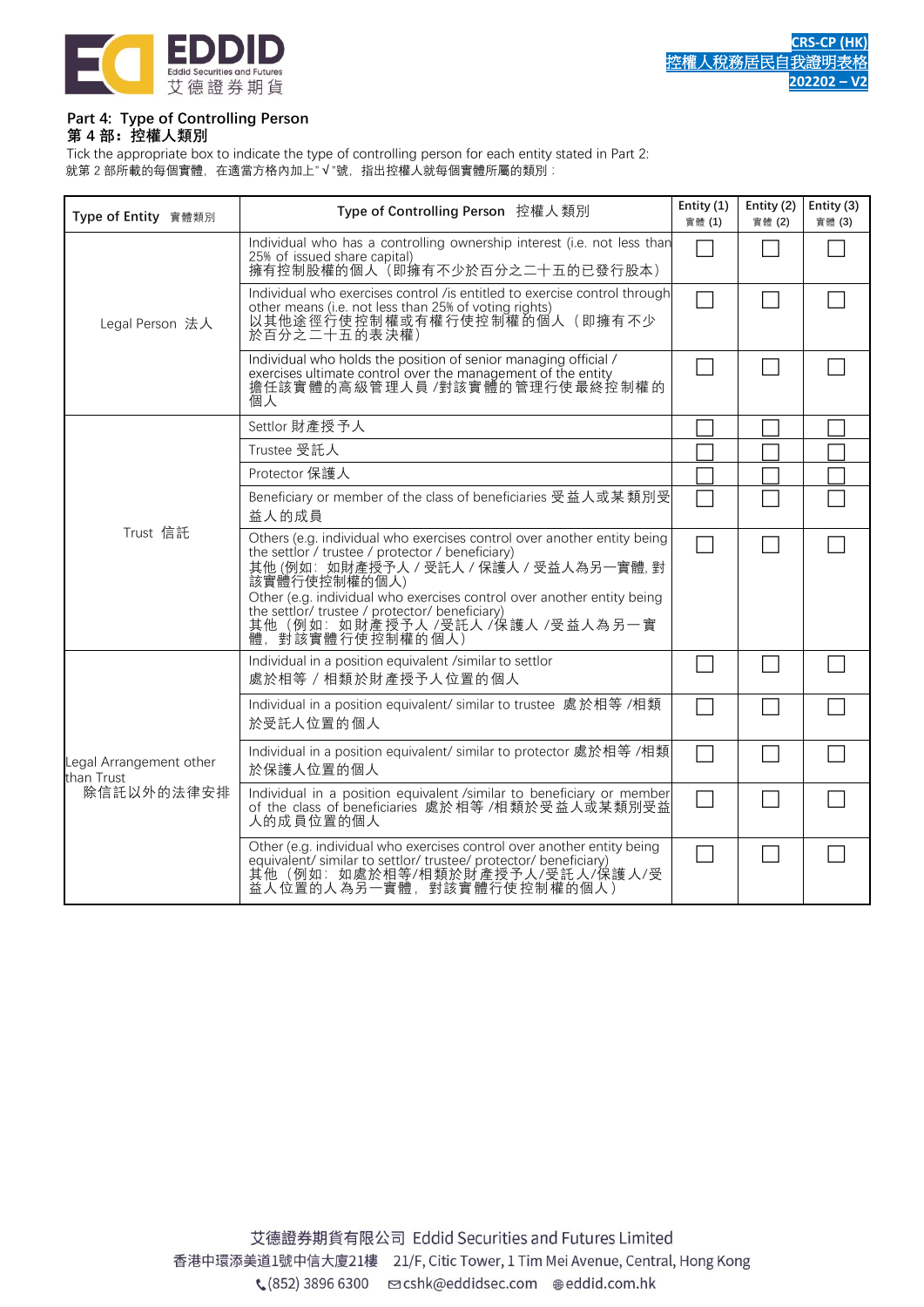

## **Part 5: Declarations and Signature**

## **第 5 部:聲明及簽署**

I acknowledge and agree that (a) the information contained in this form is collected and may be kept by Eddid Securities and Futures Limited ("the Company") for the purpose of automatic exchange of financial account information, and (b) such information and information regarding the controlling person and any reportable account(s) may be reported by the Bank to the Inland Revenue Department of the Government of the Hong Kong Special Administrative Region and exchanged with tax authorities of another jurisdiction or jurisdictions in which the controlling person may be resident for tax purposes, pursuant to the legal provisions for exchange of financial account information provided under the Inland Revenue Ordinance (Cap. 112). 本人知悉及同意,艾德證券期貨有限公司(「貴公司」)可根據《稅務條例》(第 112 章) 有關交換財務賬戶資料的法律條文, (a)收集本表格所載資料並 可備存作自動交換財務賬戶資料用途及(b)把該等資料和關於控權人及任何須申報賬戶的資料向香港特別行政區政府稅務局申報,從而把資料轉交到控 權人的居留司法管轄區的稅務當局。

I certify that I am the controlling person (or I am authorized to sign for the controlling person) of all the account(s) currently held with the Company by the entity account holder(s).

本人證明,就實體賬戶持有人現於貴公司持有的所有賬戶,本人是控權人(或本人獲控權人授權代其簽署)。

I undertake to advise the Company of any change in circumstances which affects the tax residency status of the individual identified in Part 1 of this form or causes the information contained herein to become incorrect, and to provide the Bank with a suitably updated self-certification form within 30 days of such change in circumstances.

本人承諾,如情況有所改變,以致影響本表格第 1 部所述的個人的稅務居民身份,或引致本表格所載的資料不正確,本人會通知貴公司,並會在情況發生 改變後 30 內, 向貴公司提交一份已適當更新的自我證明表格。

#### I declare that the information given and statements made in this form are, to the best of my knowledge and belief, true, **correct and complete.**

本人聲明就本人所知所信,本表格內所填報的所有資料和聲明均屬真實、正確和完備。

| Signature 簽署                        | Name 姓名                                                                                                                                                                                                                                |
|-------------------------------------|----------------------------------------------------------------------------------------------------------------------------------------------------------------------------------------------------------------------------------------|
|                                     | Capacity 身份                                                                                                                                                                                                                            |
|                                     | (Indicate the capacity if you are not the individual identified in Part 1. If signing<br>under a power of attorney, attach a certified copy of the power of attorney*.)<br>如您不是第 1 部所述的個人, 說明您的身份。如果您是以受權人身份簽署這份表<br>格,須夾附該授權書*的核證副本。) |
| Date (dd /mm /yyyy) 日期 (日 / 月 / 年): | * The power of attorney must be in a form satisfactory to the Company.<br>授權書必須採用本公司滿意的形式。                                                                                                                                             |

WARNING: It is a serious offence under the Inland Revenue Ordinance if any person, in making a self-certification. makes a statement that is misleading, false or incorrect in a material particular AND knows, or is reckless as to whether, **the statement is misleading, false or incorrect in a material particular. Heavy penalty may apply upon conviction.**

**警告:根據《 稅務條例》,如任何人在作出自我證明時,在明知一項陳述在要項上屬具誤導性 、 虛假或不正確 , 或罔顧一項陳述是否在要項上屬具誤導性 、虛假 或不正確下,作出該項陳述,即屬犯罪。 一經定罪, 可致重罰。**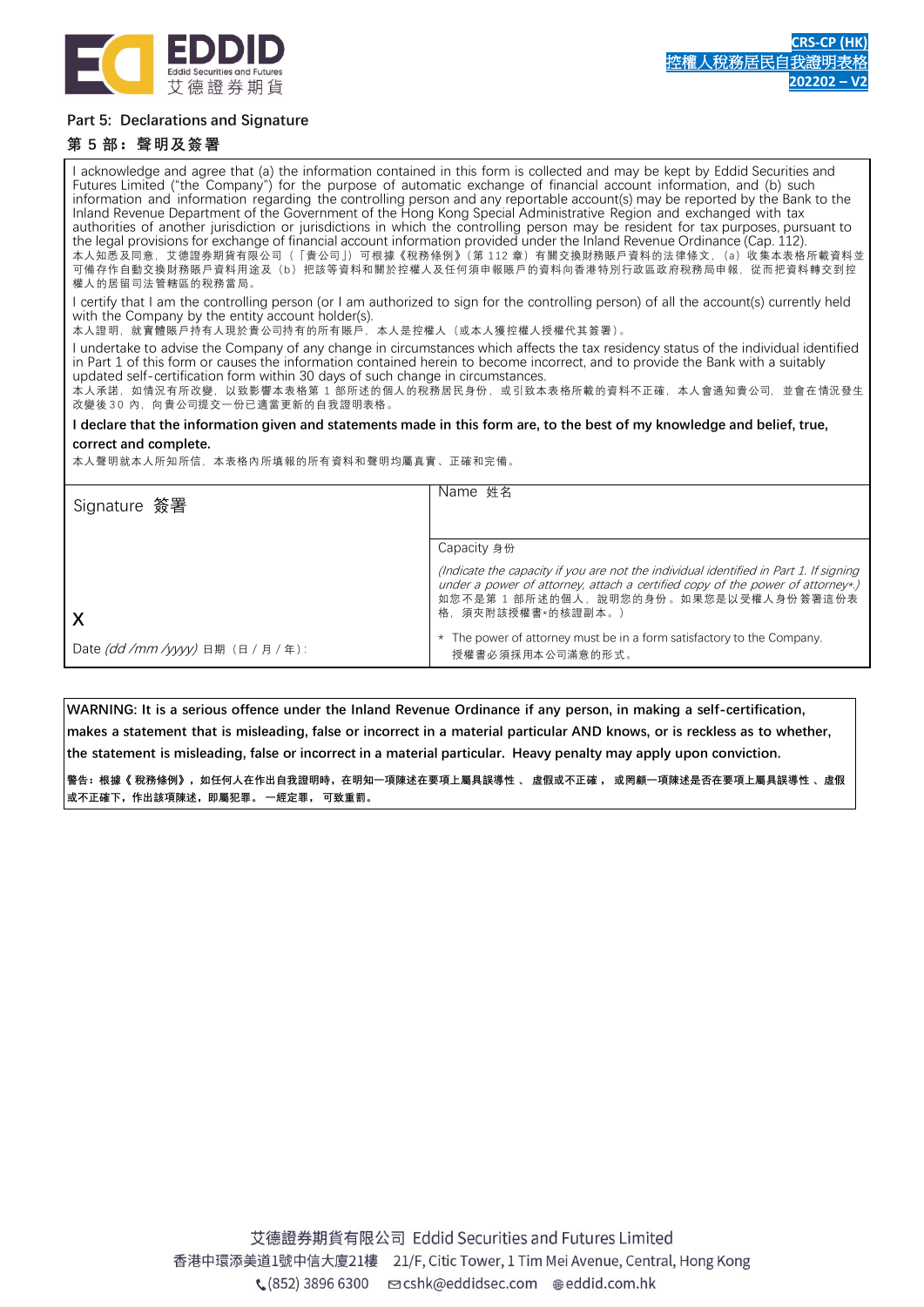

# **Appendix**

## **Meaning of terms and expressions used in Self-Certification Forms**

### **"Account Holder"**

The "Account Holder" is the person listed or identified as the holder of a financial account by the Financial Institution that maintains the account. This is regardless of whether such person is a flow-through Entity. Thus, for example, if a trust or an estate is listed as the holder or owner of a financial account, the trust or estate is the Account Holder, rather than the trustee or the trust's owners or beneficiaries. Similarly, if a partnership is listed as the holder or owner of a financial account, the partnership is the Account Holder, rather than the partners in the partnership.

A person, other than a Financial Institution, holding a financial account for the benefit or account of another person as agent, custodian, nominee, signatory, investment advisor, intermediary, or legal guardian, is not treated as the Account Holder. In these circumstances that other person is the Account Holder. For example in the case of a parent /child relationship where the parent is acting as a legal guardian, the child is regarded as the Account Holder.

With respect to a jointly held account, each joint holder is treated as an Account Holder.

## **"Active NFE"**

An NFE is an Active NFE if it meets any of the criteria listed below. In summary, those criteria refer to:

- active NFEs by reason of income and assets;
- publicly traded NFEs;
- Governmental Entities, International Organizations, Central Banks, or their wholly owned Entities;
- holding NFEs that are members of a nonfinancial group;
- start-up NFEs;
- NFEs that are liquidating or emerging from bankruptcy;
- treasury centers that are members of a nonfinancial group; or
- non-profit NFEs.

An entity will be classified as Active NFE if it meets any of the following criteria:

(a) less than 50% of the NFE's gross income for the preceding calendar year or other appropriate reporting period is passive income and less than 50% of the assets held by the NFE during the preceding calendar year or other appropriate reporting period are assets that produce or are held for the production of passive income;

(b) the stock of the NFE is regularly traded on an established securities market or the NFE is a Related Entity of an Entity the stock of which is regularly traded on an established securities market;

(c) the NFE is a governmental Entity, an international organization, a central bank, or an Entity wholly owned by one or more of the foregoing;

(d) substantially all of the activities of the NFE consist of holding (in whole or in part) the outstanding stock of, or providing financing and services to, one or more subsidiaries that engage in trades or businesses other than the business of a Financial Institution, except that an Entity does not qualify for this status if the Entity functions (or holds itself out) as an investment fund, such as a private equity fund, venture capital fund, leveraged buyout fund, or any investment vehicle whose purpose is to acquire or fund companies and then hold interests in those companies as capital assets for investment purposes;

(e) the NFE is not yet operating a business and has no prior operating history, (a "start-up NFE") but is investing capital into assets with the intent to operate a business other than that of a Financial Institution, provided that the NFE does not qualify for this exception after the date that is 24 months after the date of the initial organization of the NFE;

(f) the NFE was not a Financial Institution in the past five years, and is in the process of liquidating its assets or is reorganizing with the intent to continue or recommence operations in a business other than that of a Financial Institution;

(g) the NFE primarily engages in financing and hedging transactions with, or for, Related Entities that are not Financial Institutions, and does not provide financing or hedging services to any Entity that is not a Related Entity, provided that the group of any such Related Entities is primarily engaged in a business other than that of a Financial Institution; or

(h) the NFE meets all of the following requirements (a "non-profit NFE"):

(i) it is established and operated in its jurisdiction of residence exclusively for religious, charitable, scientific, artistic, cultural, athletic, or educational purposes; or it is established and operated in its jurisdiction of residence and it is a professional organization, business league, chamber of commerce, labour organization, agricultural or horticultural organization, civic league or an organization operated exclusively for the promotion of social welfare;

(ii) it is exempt from income tax in its jurisdiction of residence;

(iii) it has no shareholders or members who have a proprietary or beneficial interest in its income or assets;

(iv) the applicable laws of the NFE's jurisdiction of residence or the NFE's formation documents do not permit any income or assets of the NFE to be distributed to, or applied for the benefit of, a private person or non-charitable Entity other than pursuant to the conduct of the NFE's charitable activities, or as payment of reasonable compensation for services rendered, or as payment representing the fair market value of property which the NFE has purchased; and

(v) the applicable laws of the NFE's jurisdiction of residence or the NFE's formation documents require that, upon the NFE's liquidation or dissolution, all of its assets be distributed to a governmental entity or other non-profit organization, or escheat to the government of the NFE's jurisdiction of residence or any political subdivision.

> 艾德證券期貨有限公司 Eddid Securities and Futures Limited 香港中環添美道1號中信大廈21樓 21/F, Citic Tower, 1 Tim Mei Avenue, Central, Hong Kong ₹ (852) 3896 6300 m cshk@eddidsec.com @eddid.com.hk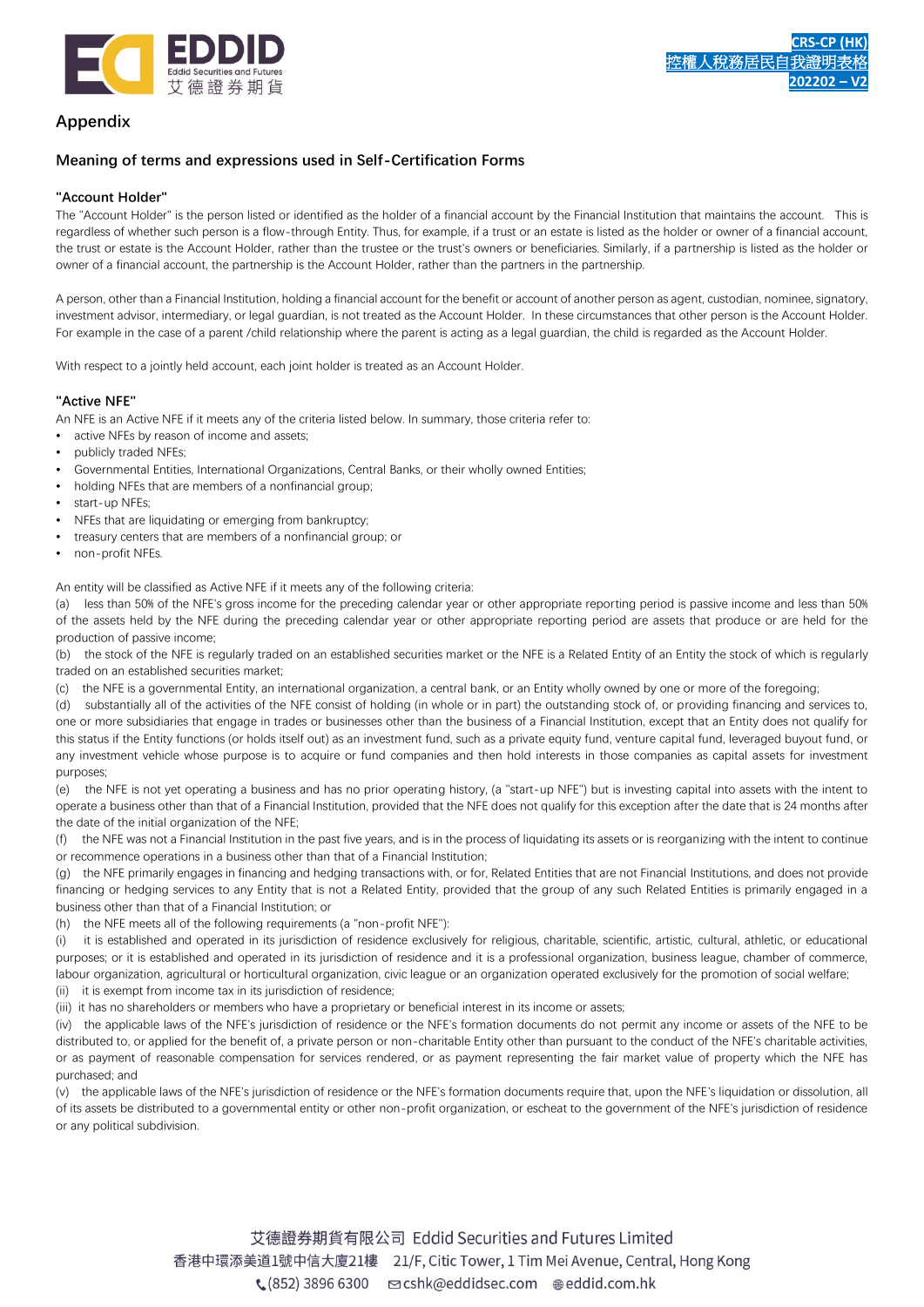

## **"Control"**

"Control" over an Entity is generally exercised by the natural person(s) who ultimately has a controlling ownership interest (typically on the basis of a certain percentage (e.g. 25%)) in the Entity. Where no natural person(s) exercises control through ownership interests, the Controlling Person(s) of the Entity will be the natural person(s) who exercises control of the Entity through other means. Where no natural person(s) is /are identified as exercising control of the Entity through ownership interests, the Controlling Person of the Entity is deemed to be the natural person who holds the position of senior managing official or exercises ultimate control over the management of the Entity.

### **"Controlling Person(s)"**

"Controlling Persons" are the natural person(s) who exercise control over an Entity. In the case of a trust, the Controlling Person(s) are the settlor(s), the trustee(s), the protector(s) (if any), the beneficiary(ies) or class(es) of beneficiaries, and any other natural person(s) exercising ultimate effective control over the trust (including through a chain of control or ownership). The settlor(s), the trustee(s), the protector(s) (if any), and the beneficiary(ies) or class(es) of beneficiaries, must always be treated as Controlling Persons of a trust, regardless of whether or not any of them exercises control over the activities of the trust.

Where the settlor, trustee, protector or beneficiary of a trust are themselves Entities then the Controlling Persons of the settlor, trustee, protector or beneficiary must be treated as Controlling Persons of the trust.

In the case of a legal arrangement other than a trust, "Controlling Person(s)" means persons in equivalent or similar positions to those of a trust.

### **"Entity"**

The term "Entity" means a legal person or a legal arrangement, such as a corporation, organization, partnership, trust or foundation. This term covers any person other than an individual (i.e. a natural person).

### **"Investment Entity"**

The term "Investment Entity" means:

- (a) a corporation licensed under the Securities and Futures Ordinance (Cap. 571) to carry out one or more of the following regulated activities (i) dealing in securities; (ii) trading in futures contracts; (iii) leveraged foreign exchange trading; (iv) asset management;
- (b) an institution registered under the Securities and Futures Ordinance (Cap. 571) to carry out one or more of the following regulated activities (i) dealing in securities; (ii) trading in futures contracts; (iii) asset management;
- (c) a collective investment scheme authorized under the Securities and Futures Ordinance (Cap. 571);
- (d) an Entity that primarily conducts as a business one or more of the following activities or operations for or on behalf of a customer (i) trading in money market instruments (cheques, bills, certificates of deposit, derivatives, etc.); foreign exchange; exchange, interest rate and index instruments; transferable securities; or commodity futures trading; (ii) individual and collective portfolio management; or (iii) otherwise investing, administering, or managing Financial Assets or money on behalf of other entity or individual. Such activities or operations do not include rendering non-binding investment advice to a customer.
- (e) the second type of "Investment Entity" ("Investment Entity managed by another Financial Institution") is any Entity the gross income of which is primarily attributable to investing, reinvesting, or trading in financial assets where the Entity is managed by another Entity that is a Depository Institution, a Custodial Institution, a Specified Insurance Company, or an Investment Entity described in (a), (b), (c) or (d) above.

#### **"Investment Entity managed by another Financial Institution and located in a Non-Participating Jurisdiction"**

The term "Investment Entity that is managed by another Financial Institution and located in a Non-Participating Jurisdiction" means any Entity the gross income of which is primarily attributable to investing, reinvesting, or trading in financial assets if the Entity is (i) managed by a Financial Institution and (ii) not a Participating Jurisdiction Financial Institution.

#### **"Investment Entity managed by another Financial Institution"**

An Entity is "managed by" another Entity if the managing Entity performs, either directly or through another service provider on behalf of the managed Entity, any of the activities or operations described in paragraph (d) above in the definition of "Investment Entity".

An Entity only manages another Entity if it has discretionary authority to manage the other Entity's assets (either in whole or part). Where an Entity is managed by a mix of Financial Institutions, NFEs or individuals, the Entity is considered to be managed by another Entity that is a Depository Institution, a Custodial Institution, a Specified Insurance Company, or an Investment Entity described in (a), (b), (c) or (d) above, if any of the managing Entities is such another Entity.

### **"NFE"**

An "NFE" is any Entity that is not a Financial Institution.

### **"Passive NFE"**

A "Passive NFE" means any: (i) NFE that is not an Active NFE; and (ii) Investment Entity located in a Non-Participating Jurisdiction and managed by another Financial Institution.

### **"Related Entity"**

An Entity is a "Related Entity" of another Entity if either Entity controls the other Entity, or the two Entities are under common control. For this purpose control includes direct or indirect ownership of more than 50% of the vote and value in an Entity.

> 艾德證券期貨有限公司 Eddid Securities and Futures Limited 香港中環添美道1號中信大廈21樓 21/F, Citic Tower, 1 Tim Mei Avenue, Central, Hong Kong ₹ (852) 3896 6300 m cshk@eddidsec.com @eddid.com.hk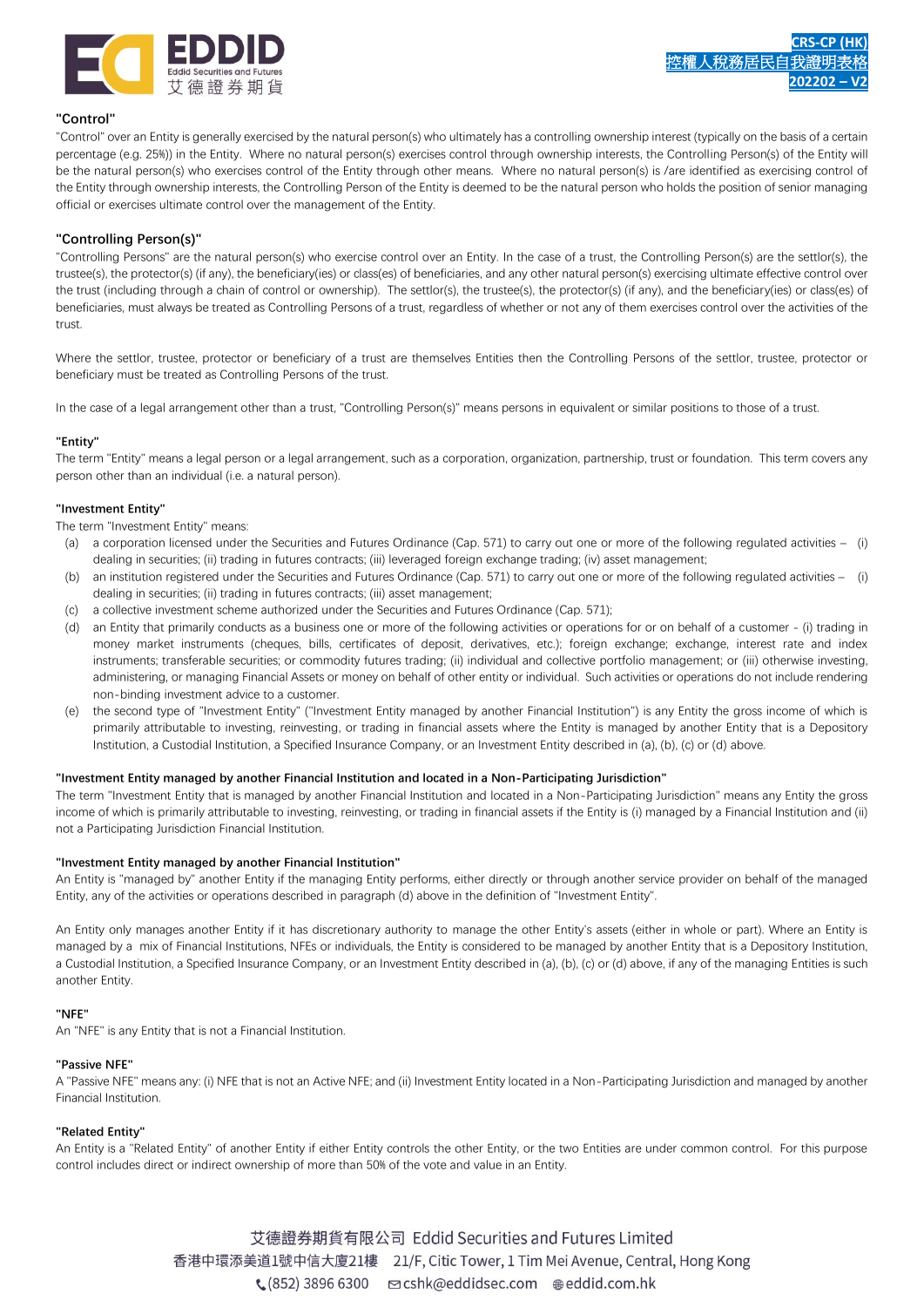

### **"Resident for tax purposes"**

Generally, an Entity will be resident for tax purposes in a jurisdiction if, under the laws of that jurisdiction (including tax conventions), it pays or should be paying tax therein by reason of his domicile, residence, place of management or incorporation, or any other criterion of a similar nature, and not only from sources in that jurisdiction. An Entity such as a partnership, limited liability partnership or similar legal arrangement that has no residence for tax purposes shall be treated as resident in the jurisdiction in which its place of effective management is situated. A trust is treated as resident where one or more of its trustees is resident. For additional information on tax residence, please talk to your tax adviser or refer to the OECD Automatic Exchange Portal at the following link[: http://www.oecd.org/tax/automatic-exchange/crs-implementation-and-assistance/.](http://www.oecd.org/tax/automatic-exchange/crs-implementation-and-assistance/)

#### **"TIN" (including "functional equivalent")**

The term "TIN" means Taxpayer Identification Number or a functional equivalent in the absence of a TIN. A TIN is a unique combination of letters or numbers assigned by a jurisdiction to an individual or an Entity and used to identify the individual or Entity for the purposes of administering the tax laws of such jurisdiction. Further details of acceptable TINs can be found at the OECD Automatic Exchange Portal at the following link: [http://www.oecd.org/tax/automatic-exchange/crs-implementation-and-assistance/.](http://www.oecd.org/tax/automatic-exchange/crs-implementation-and-assistance/)

Some jurisdictions do not issue a TIN. However, these jurisdictions often utilize some other high integrity number with an equivalent level of identification (a "functional equivalent"). Examples of that type of number include:

- (a) (for individuals) a social security /insurance number, citizen /personal identification /service code /number, and resident registration number.
- (b) (for Entities) a Business /company registration code /number.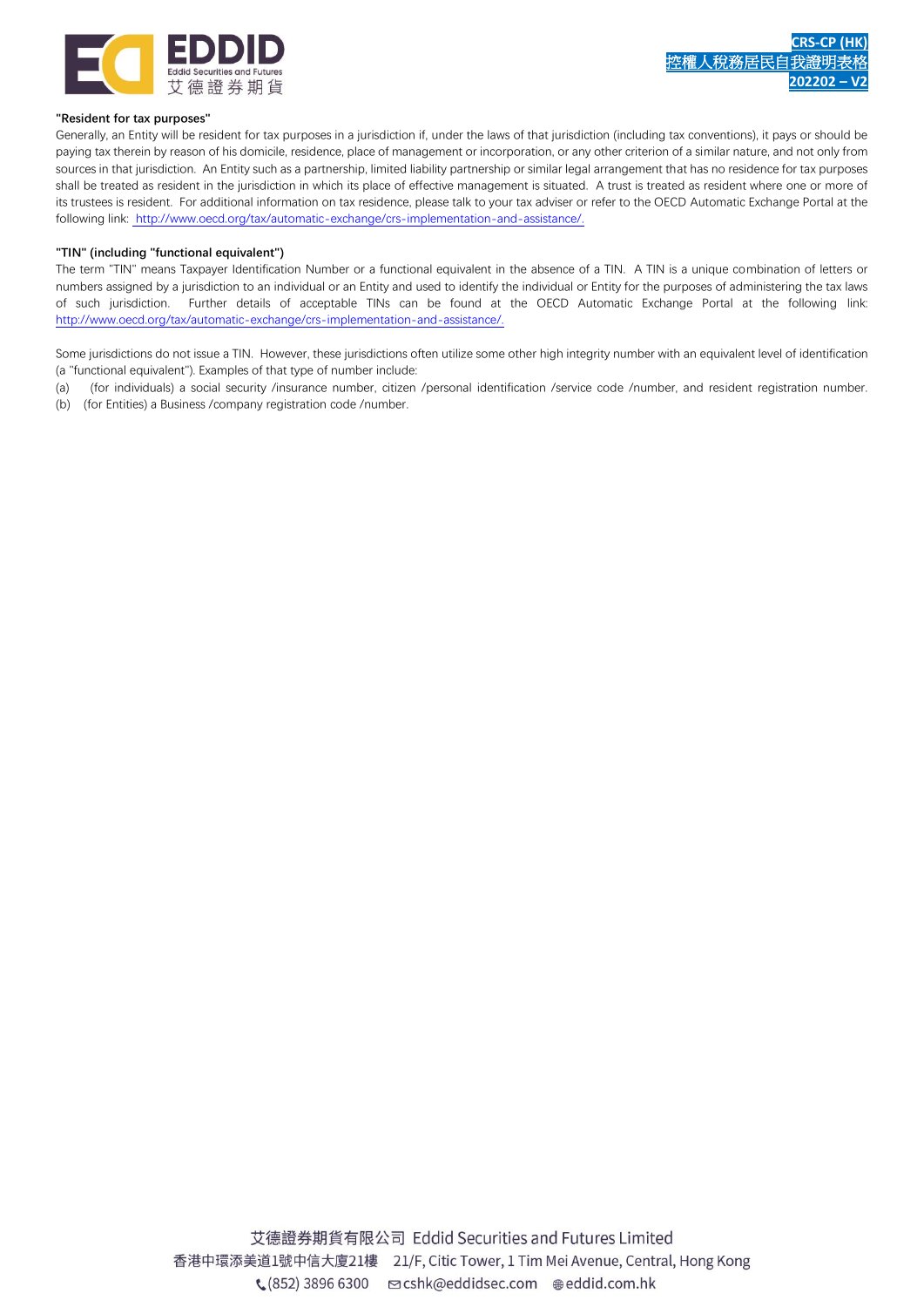

**附錄**

### **自我證明表格內採用的名詞及措辭釋義**

**「賬戶持有人」**

「賬戶持有人」指被維持該財務賬戶的金融/財務機構列明為或識辨為賬戶的持有人的人士,不論該人士是否為過渡實體 。所以,如果一個信託或遺 產被列明為某財務賬戶的持有人或擁有人,則賬戶持有人是該信託或遺產,而非受託人、信託的擁有人或受益人。同樣地,如果一個合夥被列明為某 財務賬戶的持有人或擁有人,則賬戶持有人是該合夥,而非合夥的合夥人。

除金融/財務機構 外,若有關人士以代理人、託管人、代名人、簽 署人、投資顧問、中介人或合法監護人身份代其他人士持有財務賬戶 ,他不會被視 為賬戶持有人。在這種情況下,賬戶持有人應為該其他人士。以一個家長與子女開立的賬戶為例,如賬戶以家長為子女的合法監護人名義開立,子 女會被 視為賬戶持有人。

聯名賬戶內的每個持有人都被視為賬戶持有人。

## **「主動非財務實體」**

「主動非財務實體」指符合任何以下準則的非財務實體,總括而言,有關準則指:

- 符合相關收入及資產規定的主動非財務實體;
- 其股票被公開進行買賣的非財務實體;
- 政府實體、國際組織、中央銀行或其全權擁有的實體;
- 屬並非財務集團成員的控權非財務實體;
- 新成立的非財務實體;
- 正進行清盤或出現破產的非財務實體;
- 屬並非財務集團成員的財資中心;或
- 非牟利的非財務實體。 如符合任何以下準則, 實體會被分類為主動非財務實體:

(a) 在該年的對上一個公曆年或其他適當申報期,該非財務實體的總收入中少於 50% 屬被動收入;及在該公曆年或其他適當申報期內 ,該非財務實 體持有的資產中, 少於 50 % 屬產生被動收入的資產, 或屬為產生被動收入而持有的資產;

(b) 該非財務實體的股票或該非財務實體的有關連實體股票,在某具規模證券市場中,被經常進行買賣; (c) 該非財務實體屬政府實體、國際組織、 中央銀行或由一個或多於一個前述的實體全權擁有的實體;

(d) 該非財務實體的活動中,相當大部分是以下活動: 持有一間或多於一間從事金融/財務機構業務以外的交易或業務的附屬公司的全部或 部分已發 行股份,或向該等附屬公司提供資金及服務。但不包括以下情況:該實體以投資基金形式運作,或顯示本身是投資基金,例如私人股權基金、創業資 本基 金、槓桿 式收購基金,或以下述活動為目標的投資工具:購買或資助任何公司,然後為投資目的,持有該等公司的權益作為資本資產;

(e) 該非財務實體 (「新成立的非財務實體 」)尚未經營業務,亦沒有在過往經營業務,及正出於經營金融/財務機構業務以外的業務的意圖,而將資 金投資於 資產。但不包括組成已超過 24 個月 的非財務實體;

(f) 該非財務實體在過往 5 年內並非金融/財務機構,並且正對其資產進行清盤;或出於繼續或重新展開經營金融/財務機構業務以外的業務的意圖, 而進行重組;

(g) 該非財務實體主要從事與該實體的屬並非金融/財務機構的有關連實體進行融資及對沖交易,或為該等有關連實體進行融資及對沖交易 ;但並沒 有向並非 其有關連實體的任何實體,提供融資或對沖服務。而其有關連實體所屬的集團,主要從事金融/財務機構業務以外的業務;或

(h) 該非財務實體符合以下所有要求(「非牟利的非財務實體」):

(i) 該非財務實體在其居留司法管轄區成立和營運是純粹為了宗教、慈善、科學、藝術、文化、體育或教育的目的;或該非財務實體在其居 留 司 法 管轄 區成立和營運,並且是專業組織、商業協會、總商會、勞工組織、農業或園藝組織、文化協會,或純粹為了促進社會福利而營運的組織; (ii) 該非財務實體在其居留司法管轄區獲豁免,而無須繳付入息稅;

(iii) 該非財務實體並沒有任何符合以下說明的股東或成員︰對該實體的收入或資產,擁有所有權權益或實益權益;

(iv ) 該非財務實體的居留司法管轄區的適用法律,或該實體的成立文件,並不准許該實體的任何收入或資產,分配予私人或非慈善實體, 或為私人

或 非 慈善實體的利益而運用該收入或資產,除非該項分配或運用是依據該實體所進行的慈善活動而作出的;或作為支付已提供的服務的合理補償的 ; 或作為該實體以公平市值購買任何物業的付款的;及

(v ) 該非財務實體的居留司法管轄區的適用法律(或該非財務實體的成立文件)規定,該非財務實體一旦清盤或解散,其所有資產均須分配 予 某 政 府實 體或其他非牟利組織, 或須交還予該居留司法管轄區的政府, 或該政府的政治分部。

#### **「控權」**

自然人對某 實體的 「控權」,通常 透 過其在實體 的控制 擁有權權益(典型 地會按某個 百分比 (例如 25 %)為 基準)行使 。如沒 有自然人透 過 擁有 權權益行使 控 制,該 實體 的控權 人將會 是透 過其他 方式對 該實 體行使 控制的 自然 人;如 沒有自 然人 識辨為 透過擁 有權 權益對 某實體 行使 控制, 該實體 的控 權人 將會 設定 為處 於高級行政人員位置或對該實體的管理行使最終控制權的自然人。

#### **「控權人」**

「控權 人」指 對該 實體行 使控制 權的 自然人 。就信託而 言 ,「控 權人」 指 屬該信 託的財 產授 予人、 受託人 、保 護人( 如有的 話 )、受益 人 或某 類別 受益人 的成 員 的個人; 或任 何自 然人對 該信託 的管 理行使 最終控 制權 (包括 透過一 連串 的控制 或擁有 權 )。財產 授予人 、受託 人、 保護人 (如 有的話 )、受益 人 或某類 別受 益 人的成員的個人會被視為信託的「控權人」,不論該等人士是否對該信託的活動行使控制權。 如財產授予人、受託人、保護人或受益人為實體,財產授予人、受託人、保護人或受益人的「控權人」會被視為信託的「控權人」。 就並非信託的法 律安排,「控權人」指相等於或處於一個相類於信託的人士。